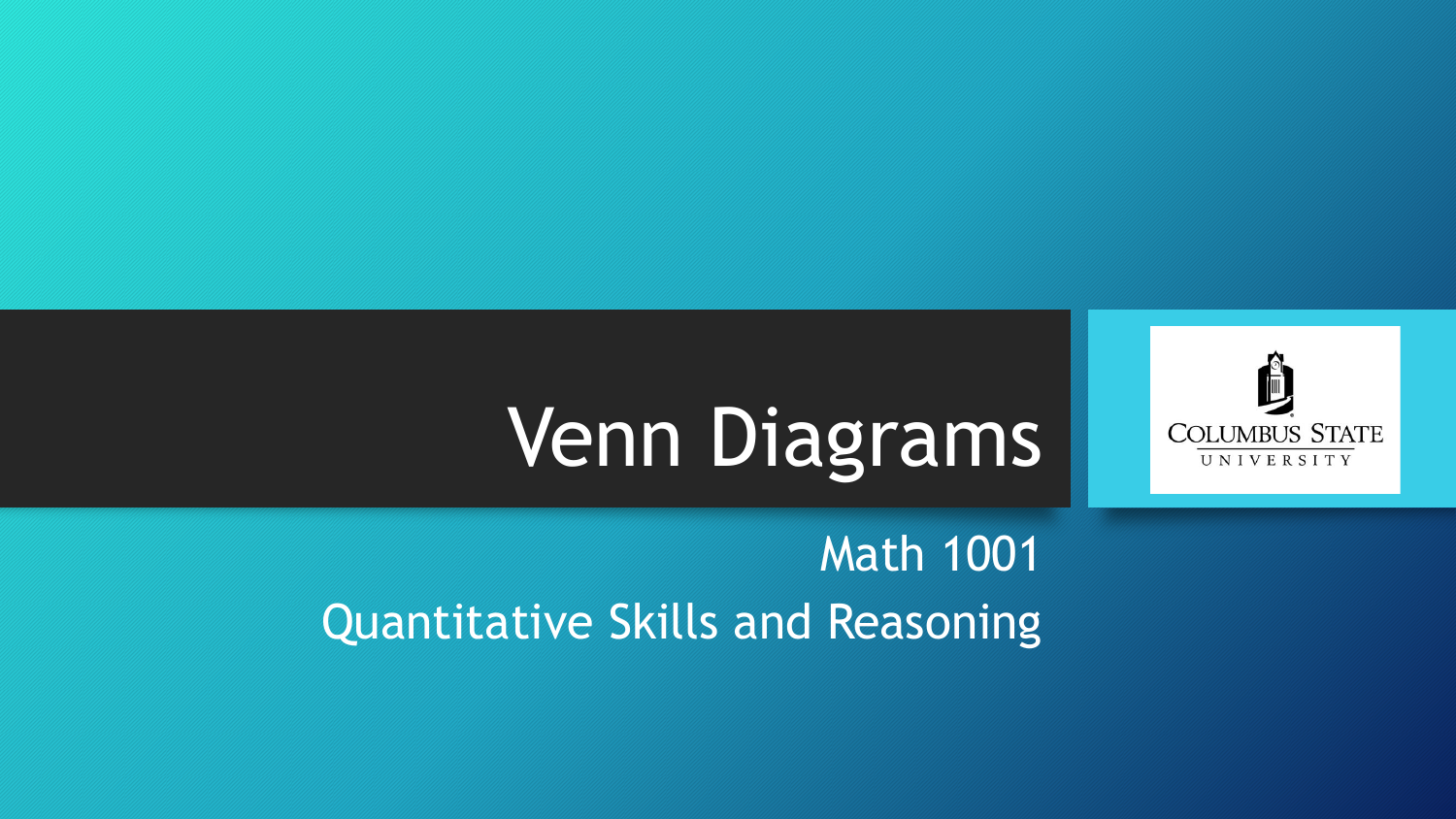## Venn Diagrams

- The English logician John Venn (1834 1923) developed diagrams, which we now refer to as *Venn diagrams*, that can be used to illustrate sets and relationships between sets.
- In a Venn diagram, the universal set is represented by a rectangular region and subsets of the universal set are usually represented by oval or circular regions drawn inside the rectangle.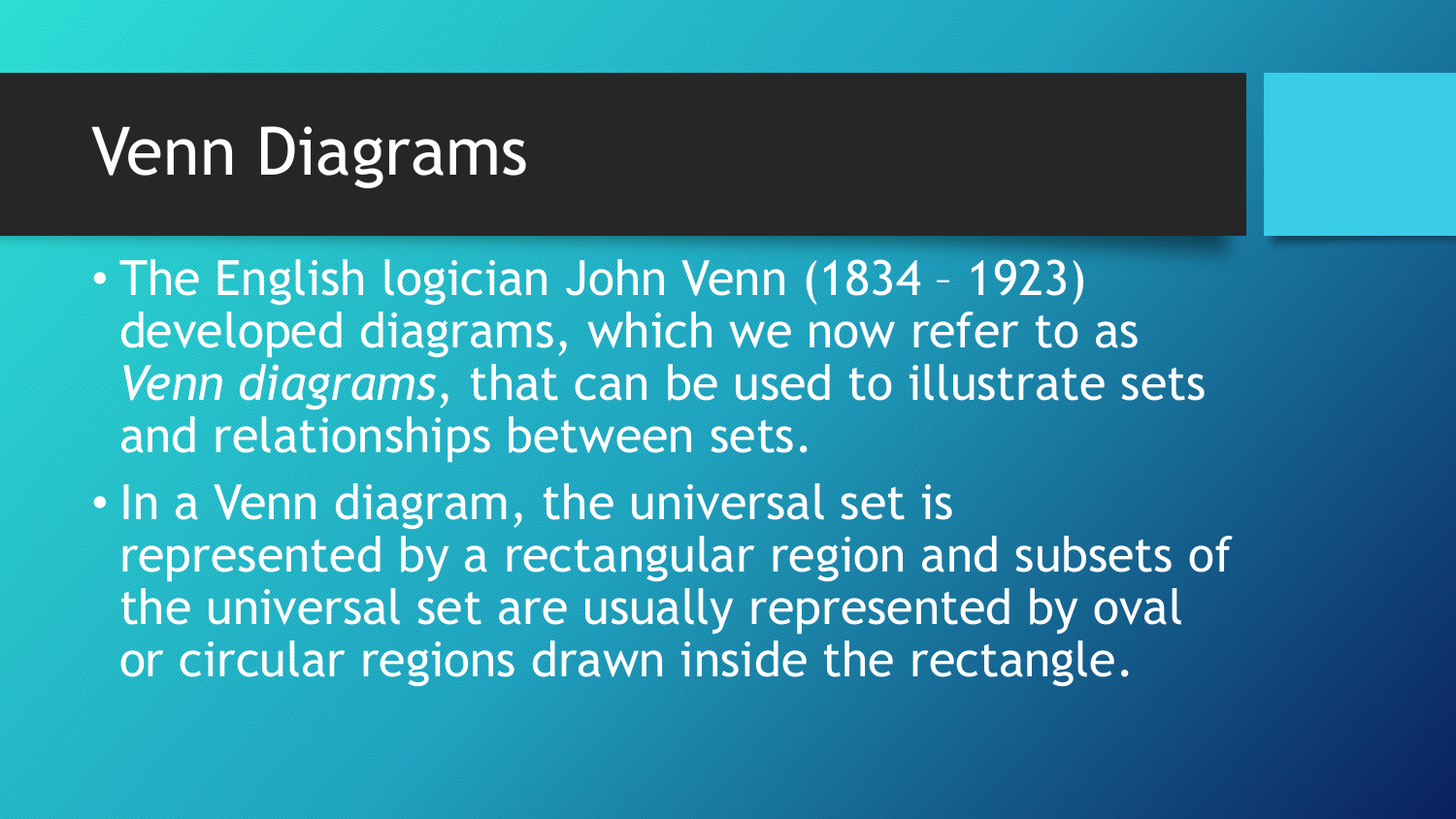## Venn Diagrams

- The Venn diagram below shows a universal set and one of its subsets, labeled as the set *A*. The size of the circle is arbitrary.
- The region outside of the circle, but inside the rectangle, represents the set *A*'.



What set is represented by (*A*')'?

The set *A'* contains the elements of *U* that are not in *A*. By definition, the set (*A*')' contains only the elements of *U* that are elements of  $A$ . Thus,  $(A')' = A$ .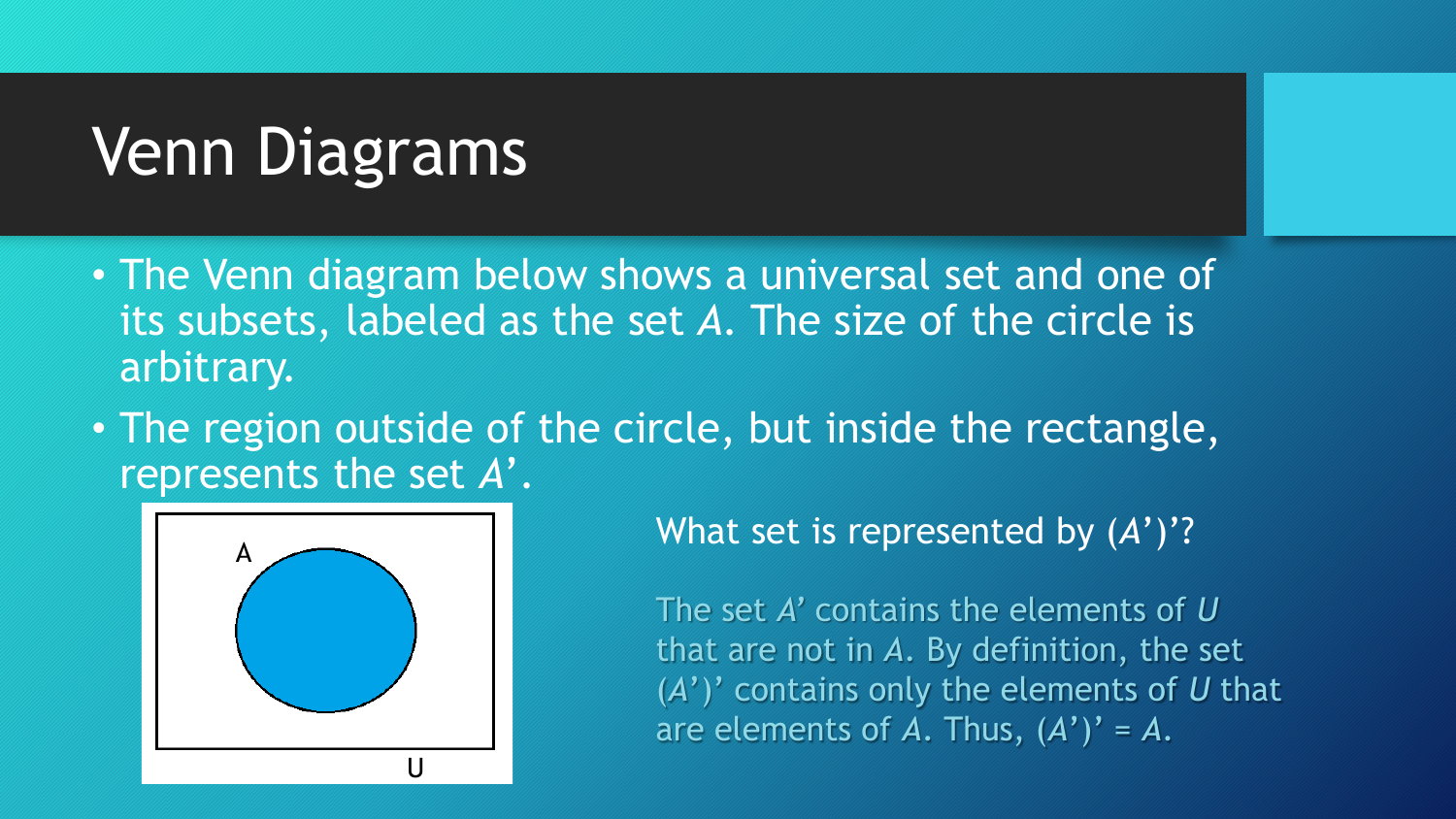#### Proper Subsets

- Set *A* is a **proper subset** of set *B*, denoted by *A* ⊂ *B*, if every element of *A* is an element of *B*, and  $A \neq B$ .
	- For example:

• Let  $R = \{\text{Tuesday}, \text{Thursday}\}$  and  $S = \{\text{Sunday}, \text{Tuesday}, \text{Thursday}\}.$ The first set, *R*, is a subset of the second set, *S*, because every element in *R* is also an element of *S*. In addition, *R* is a proper subset of *S* because  $R \neq S$ .  $T \subseteq V$ 

• Let *T* = {April, May} and *V* = {May, April}. The first set, *T*, is a subset of the second set, *V*; however *T* is *not* a proper subset of *V* because  $T = V$ .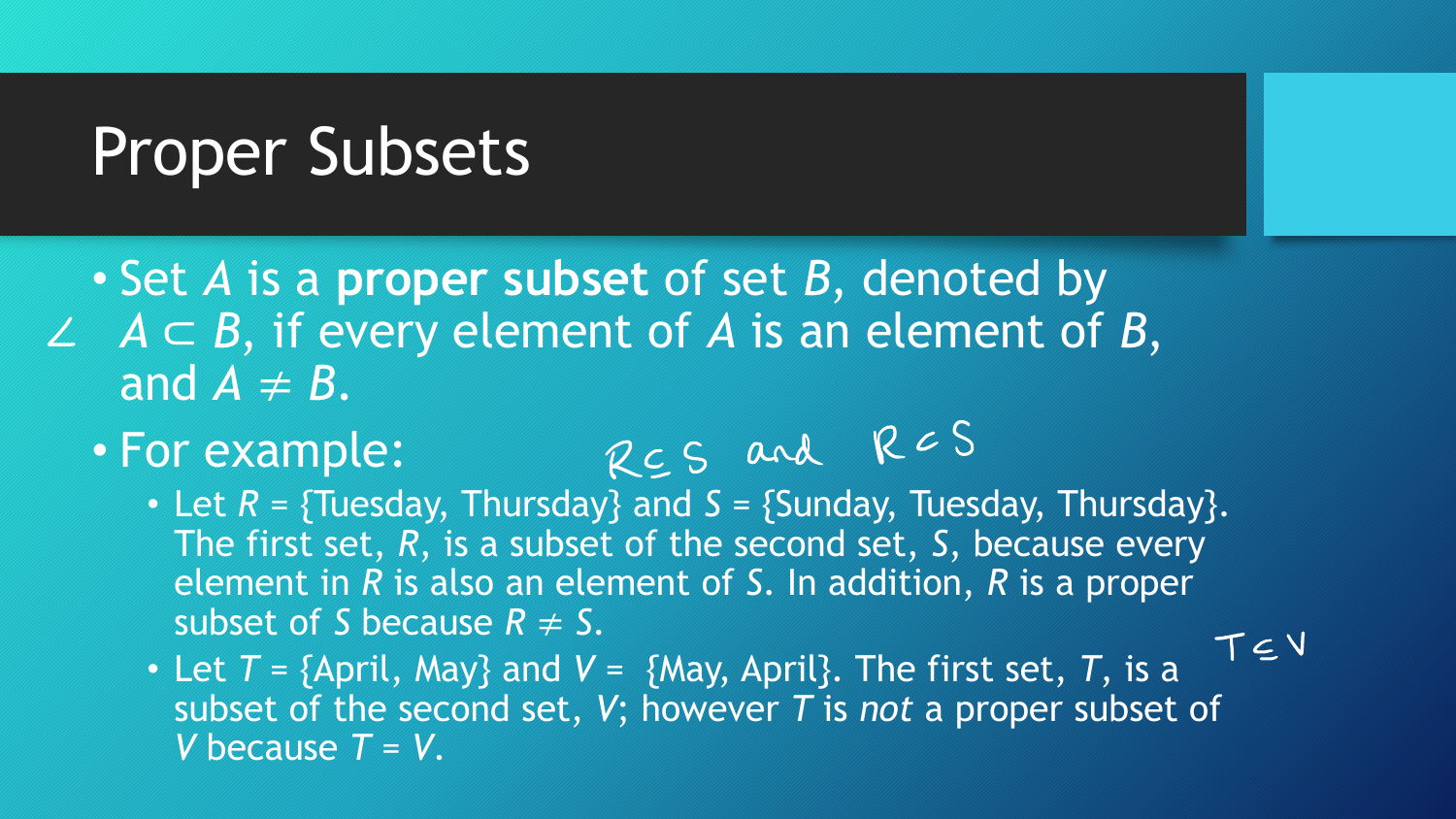### Proper Subsets

- Venn diagrams can be used to represent proper subset relationships.
- For instance, if a set *B* is a proper subset of *A*, then we illustrate this relationship as shown here.



$$
\mathsf{B}\subseteq\mathsf{A}
$$